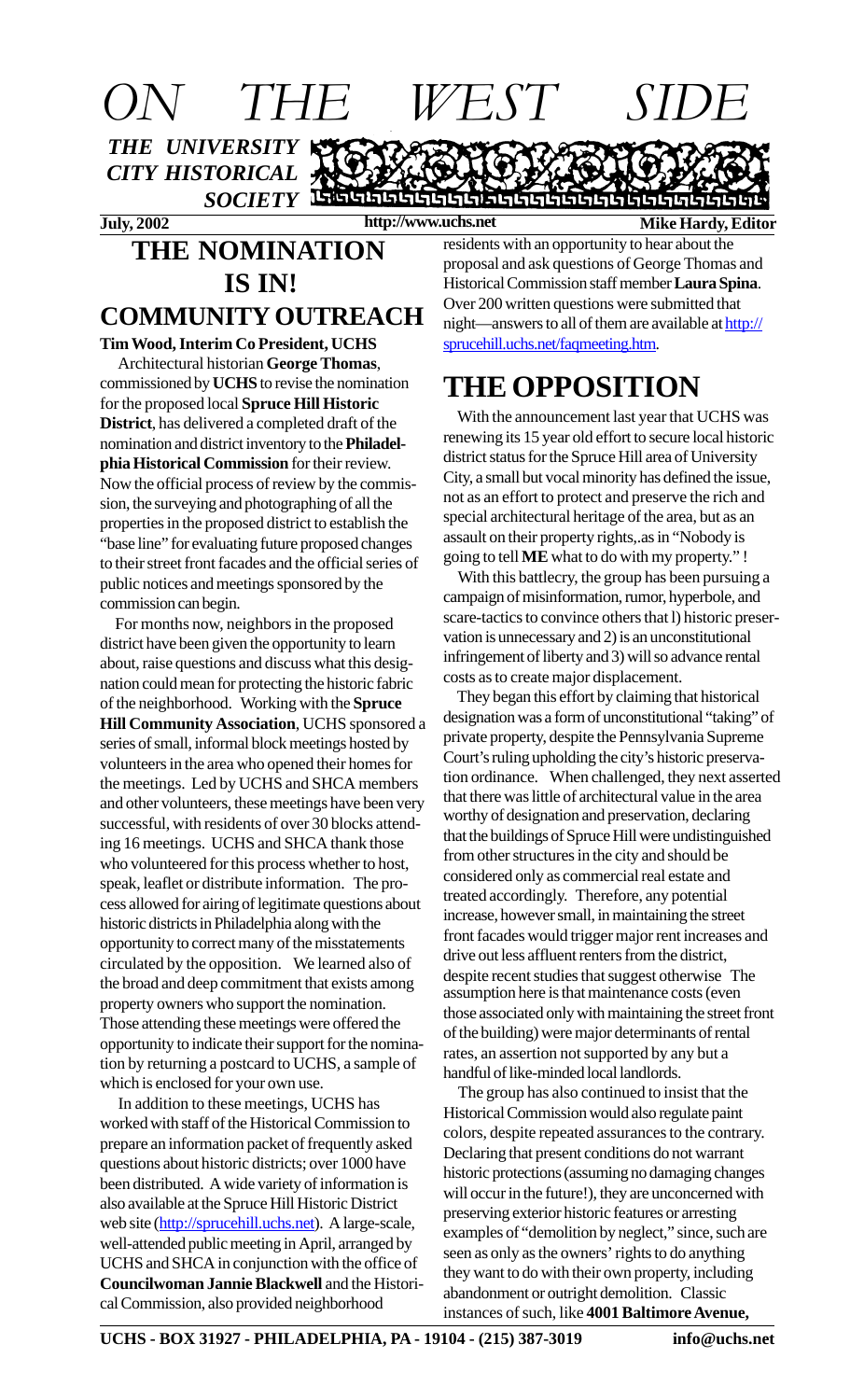**4425 Spruce Street, 4320 Osage Avenue** and the like are dismissed as the necessary and unavoidable by- products of the preservation of **ME**.

 Nor would they have sympathy for residents of the historically certified block of 4600 Hazel Avenue

in their efforts to prevent the continued destruction of **4643 Hazel Avenue**, where the recent mutilation of the street façade has prompted the Commission to issue a "cease and desist" order



before the entire intact streetscape is permanently compromised and defaced. UCHS will continue to assist these neighbors to prevent such an outcome, as it will continue to advocate local historic designation as a critical tool for preventing other losses to the historic heritage of University City.

 **HOW CAN YOU HELP?** First, by signing and returning the enclosed postcard indicating your support for historic district designation. By doing so, whether you live in or outside the proposed Spruce Hill District, you send a message to friend, foe and funders alike that the opposition does not represent the predominant view in University City and that we do care to maintain the historic character of our built environment. Second, consider adding your own statement of support to those represented among the "other voices" on our Spruce Hill Historic District web site, http://

sprucehill.uchs.net/voices.htm. Those who wish to do so can briefly outline their reasons for supporting this particular district or historic districts in general and send a letter to UCHS at PO Box 31927, Philadelphia PA 19104 or by e-mail to district@uchs.net.

 And, even though the ball is now in the Historical Commission's court, expect to hear more of the same from the opposition. Given their commitment to bedrock selfishness whatever the consequences, they can do no other. The area deserves better.



## **WALNUT WEST RENEWED**

#### **Beth Ann Johnson, Friends of Walnut West Kathy Dowdell, UCHS Interum Co President**

 You might have noticed the new, long-awaited activity around the Walnut West branch of the Free Library at 40<sup>th</sup> and Walnut Streets. The architects are well along with plans for the renovation of this building, the subject of a long, sustained and hopefully successful campaign lead by the Friends and

supported by UCHS to save and reuse this historic structure.

 Demolition (of interior partitions; old ceilings; the existing first floor) is expected to take 60 to 90 days. At the end of the demolition phase, the architects will check measurements and review any surprises discovered; they will then complete their drawings and specifications, and the project will be sent out to bid. Everyone is working hard to hold to a tight schedule.

 Plans call for the existing basement to be filled; the first floor will be lowered to be level with the exterior sidewalks; and a new interior second floor will be built. Because the original ceilings were quite high, and the first floor is being lowered several feet, the new second floor will closely resemble the volume of the original space. This will be the main space of the library, lit from above by skylights. The main entrance is being moved back to its original location on 40th Street, and a new two-story bay with full windows will be built on the Walnut Street side to replace the "picture window" entry installed in the 1950's.

 The library will retain many of the functional features of the old building, including a community meeting room, a children's area, and computer spaces; the exterior will be largely restored. We look forward to the continued progress of this project and thank **Marty Cabry** and **Alisa Orduna-Sneed** of **Councilwoman Jannie Blackwell's** office for arranging meetings with the architect and the city's **Capital Programs Office** for updates on the progress of the planning for Walnut West Library.

 Private monies raised by the Friends will be used to enhance the materials used in the lobby (i.e., hardwoods and stone instead of plastic laminate, new paneling, display cases, etc). The fund raised, \$31,200, is still short of the \$8000 needed to complete the lobby area with terrazzo tile instead of vinyl. If you would like to add to the voluntary contributions here, contact the Friends at 4025 Walnut Street, Philadelphia, PA 19104, a nonprofit, 501.c 3 organization, and winner of last year's **UCHS Preservation Initiative Award** for their campaign to save the library building, designed in 1904 by architect **Clarence Zantzinger (later Zantzinger, Borie & Medary)**, the first in Philadelphia established by **Andrew Carnegie** on land donated by local banker/resident **Clarence Clark** for this purpose.

## **ELECTIONS & INTRODUCTIONS**

 If you are a paid up member in good standing in UCHS, you should have a ballot enclosed for the election of additional Board Members to serve for the terms indicated. Some of these nominations will be new additions and some are interested in continuing their service to the Board. These latter are **Arlene Matzkin**, an architect from **Powelton Village**; **Nadine Landis**, a retired nurse/administra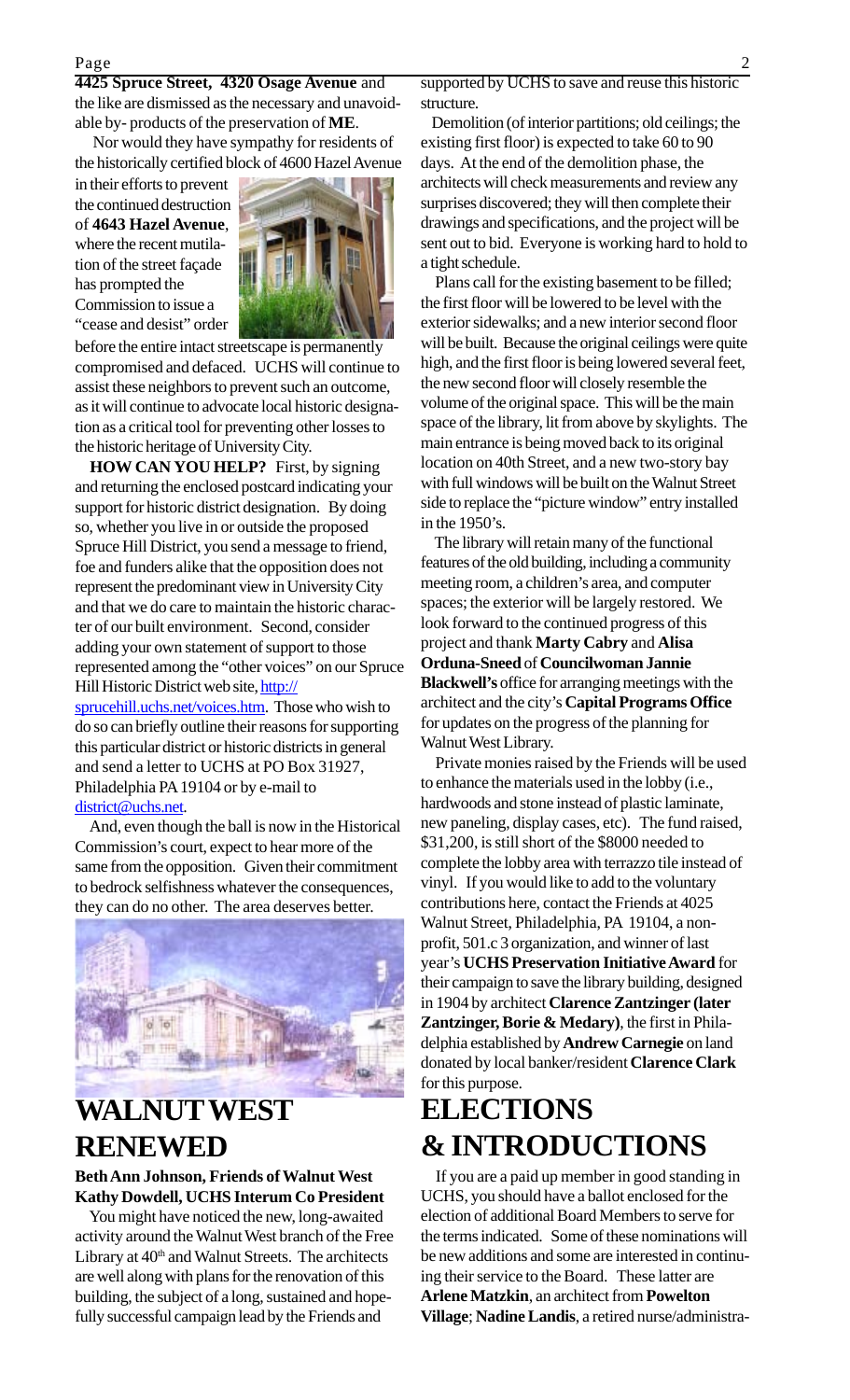Page 3

tor and the Board's long-time Secretary and **Joan Wells**, a retired history teacher from **Cedar Park**, devoted to historic preservation throughout University City and **D-L Wormley, PRIMER** programs director for the **University City District/UCHS**.

 The "new" faces introduce themselves as follows: **Joanne Aitken** - I am an architect who has lived in University City - and been restoring a house - since 1983. I have been a member of UCHS since then, serving on the Board in the mid-1980's when I organized the "renovations-in-progress" house tours. I was active in the early efforts to help **Calvary Church** retain and restore their building and worked on the first University City Saturday promotions. Since then I have been active in the **Philadelphia Chapter of the American Institute of Architects**, serving as President in 1999. I am interested in working on the UCHS Board to help preserve our historic architectural fabric and help protect the precious and endangered amenities of our urban life.

 **Carol Dubie** - My main interest is the physical fabric of the neighborhood – the buildings, fencing, landscapes and streets. I would like to see the society support a couple of targeted preservation projects in the neighborhood that would improve certain key streetscapes, demonstrate best practices, and get some visibility for the organization. I have a master's degree in historic preservation, worked in preservation from 1975-88, and am now a lawyer at **First Union/Wachovia**. I have been a University City homeowner since 1988.

 **Melani Lamond** - When I moved to University City thirty years ago, UCHS' annual house tour quickly became my favorite local annual event, and having the opportunity to tour the wonderful Victorian houses in our community inspired me to begin my career in real estate! I hoped then, and still hope, to find appreciative owners to be the caretakers/restorers of every one of our historic houses. I've been on the board of UCHS before, serving as president for four years, and I was also on the original committee in 1987 that began the local historic district nomination work. Now that this project is finally able to move forward, I'd like to rejoin the board to see the nomination through and to help to further raise awareness about our unique historic neighborhood.

 **Sharon Ravitch** - I am a new resident of University City, and have lived here with my husband since August of 2001. I am committed to the overall aesthetic quality of the neighborhood, with respect to house facades, greenery and overall respect for the integrity of UC's beauty. I am particularly interested in being a spokesperson for the restoration of vacant and poorly maintained homes. Before moving to UC, I lived in historic **Society Hill** and have learned much by listening to their process of preserving homes and streets. I am currently a professor at **Arcadia University** and am a doctoral graduate of Penn and a native Philadelphian.

 **Stephen Wagner** - As a small real estate developer, I am committed to reinvigorating the urban environment through reuse and revitalization of existing building stock. Projects in Philadelphia include 5 single-family renovations, and 2 commercial to condo conversions in Center City and University City, with a new commercial to condo conversion in the planning stages. Prior to working in Philadelphia, I was involved in multiple renovation projects in San Francisco in affordable housing, including the restoration of a building in Oakland, CA for 100 units of affordable housing that received a **California Preservation Award**. As a recent transplant to University City, I am committed to bringing my experience to the neighborhood in an effort to expand on an already wonderful environment. My specific interests include the revitalization of **Baltimore Avenue** and designation of the Spruce Hill neighborhood as a Historic District.

 Please mark and return your ballot by August 1, 2002 to allow the full Board to reconvene in September to plan a new year of activities for UCHS.

# **SPRUCE HILL TOURS VICTORIAN**



Continue this fall, presented by the **Center City District** as part of *Walk Philadelphia*, a series of 47 guided architecture tours of the city and region. The Spruce Hill walking tour lasts approximately 1 to 2 hours and will leave from the **University City Arts League**, 4226 Spruce Streets, on Thursday, August 15, at 6:00 pm. and Saturday, August 31 and October 19 at 2:00 pm. No reservations are required.

Tour fees are \$10/person (\$8/person for students, including college students with valid ID) with children age 10 and under free if accompanied by an adult.

A complete listing of the season's offerings can be found at <u>www.centercityphila.org</u> or by picking up a *Walk Philadelphia* brochure at area museums, hotels, visitor centers and the **AIA Bookstore**. Or call (215) 848-9141 or email: walkphiladelphia@juno.com.